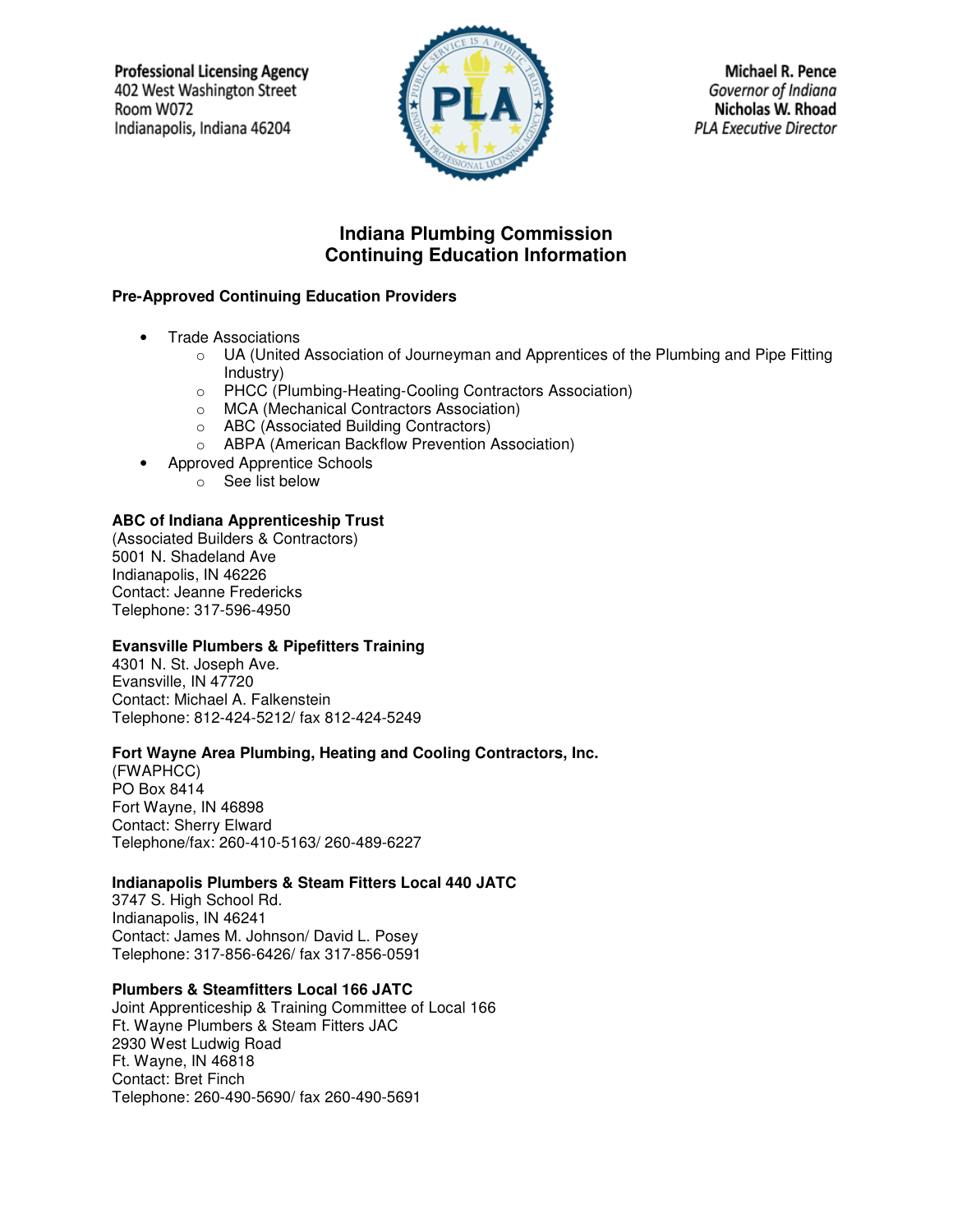#### **Mechanical Skills, Inc.**

3535 E. Michigan Street Indianapolis, IN 46201 Contact: Susie McFarland Telephone: 317-352-1189/fax 317-352-1867

# **NWIPHCC Apprenticeship School Inc.**

9476 Calumet Munster, IN 46321 Contact: Clint Mann/Kimberly Blessing Telephone: 219-712-9447

# **North Central Indiana Association of Plumbing-Heating-Cooling**

304 N. Walnut St./ PO Box 474 Plymouth, IN 46563 Contact: Nicky Shively Telephone/fax: 574-941-4473/ 574-941-4478

#### **Plumbers & Steamfitters Local 210**

2901 E. 83rd Place Merrillville, IN 46411-1931 Contact: Lee Culver Telephone: 219-942-7224

#### **Plumbers & Steamfitters Local 661 JAC**

4401 S. Eaton Ave. Muncie, IN 47302 Contact: Jack Neal, Jr. Telephone: 765-282-7344

# **Southeastern PHCC**

PO Box 158 129 W Main Street Milltown, IN 47145 Contact: Anthony Phillips Telephone: 812-633-4252

# **South Bend & Vicinity Plumbers & Pipefitters JATC**

4172 Ralph Jones Court South Bend, IN 46628-9793 Contact: William J. Rodgers Telephone: 547-273-0500/fax 547-273-1300

# **South Central Indiana Assoc. of PHCC**

602 E.  $16^{th}$  St. Jasper, IN 47546 Contact: Beth Gudorf Telephone/fax: 812-630-1729